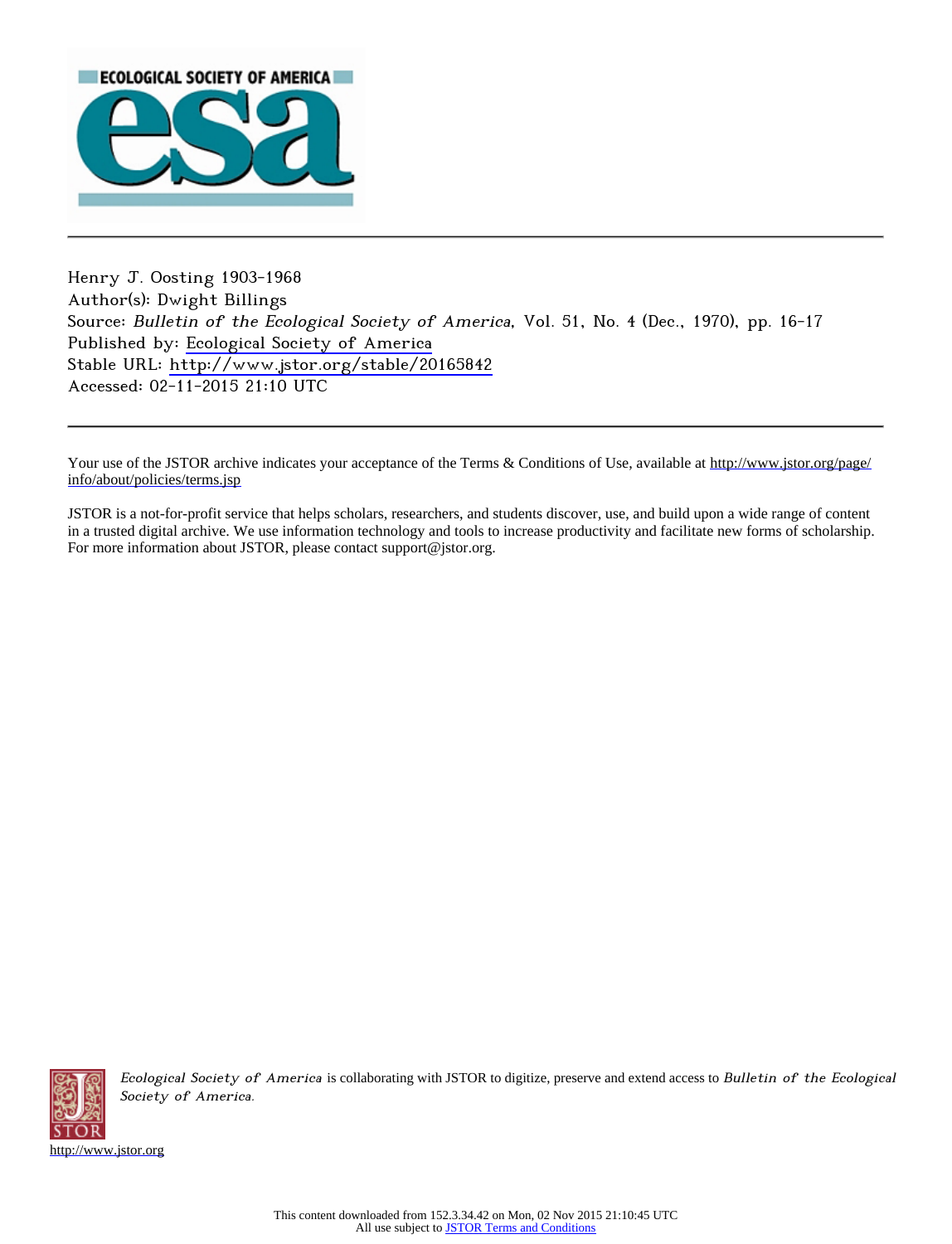**Henry John Oosting?"Heinie" or "The**  Chief" to all his many friends-was born in **Holland, Michigan, on March 12, 1903. He was educated there by his parents and teachers in the old Dutch tradition of excellence, service, and hard work.** Ho **College, Michigan State University, and the University of Minnesota led him into botany, then to the new field of ecology and his Ph.D. degree under Professor William S.** 

**Cooper. In a happy and fortunate circumstance, he came to Duke University in 1932 accept ing the offer of Professor H.L. Blomquist to be the ecologist in the new Department of Botany. It is difficult to imagine what ecology at Duke would have been without him. With him, through his ideals of excel lence, service, and work, Duke's ecology program developed through the years into**  one of the best-and one of the most **enjoyable. As one of his first students, I was privileged to come under his influence and guidance and to learn some of his ways of achieving excellence in teaching, research and writing. His devotion to service for others and hard work produced a solid foundation for his ecological program. This program did not come into existence over night. It took almost twenty years of great efforts on his part before the momentum began to be self-perpetuating. All during this time, he carried the burdens on his own shoulders. Serious illness in the early 1950's slowed down his field work but not his teaching, advising, editing, writing, and eventually administration. He was able to see his efforts rewarded as fine students trained by him went out into professional ecology at a time of environmental deterioration when they, too, could be of service.** 

**One of Heinie's attributes as a great teacher was his natural sympathy for all students. We hear much today of some lack of communication between generations and often between professors and students. There never was lack of communication**  between Heinie and any of his students**dialogue went on throughout the day and night. He was always available to advise and help and he enjoyed it. Perhaps he gave his** 

## **resolutions of respect Henry J. Oosting 1903-1968**

**time and effort too much so for his own well-being but that availability of his sympathetic ear was one of the things that made him a great teacher and a wonderful human being. And it was not only the students who took advantage of his wise**  advice and counsel-his colleagues at Duke **and in the Ecological Society did this many times through the years. He never isolated himself from people and people always gathered around the table with him at coffee breaks and lunch time. Much of his teaching was done in this informal way. We all learned much from him during spontaneous gatherings in the lab, in the field, and in Heinie and Cornelia Oosting's always-open home where the party was never over until the Chief gave the piano a good work-out.** 

**What was the result of all of this teaching ?formal and informal? It is impossible to measure or to know his total impact on the thousands of students from the new fresh man to the doctoral candidate but one thing is certain: none ever forgot him or will, and that is some measure. Numbers in themselves are meaningless but 32 students finished**